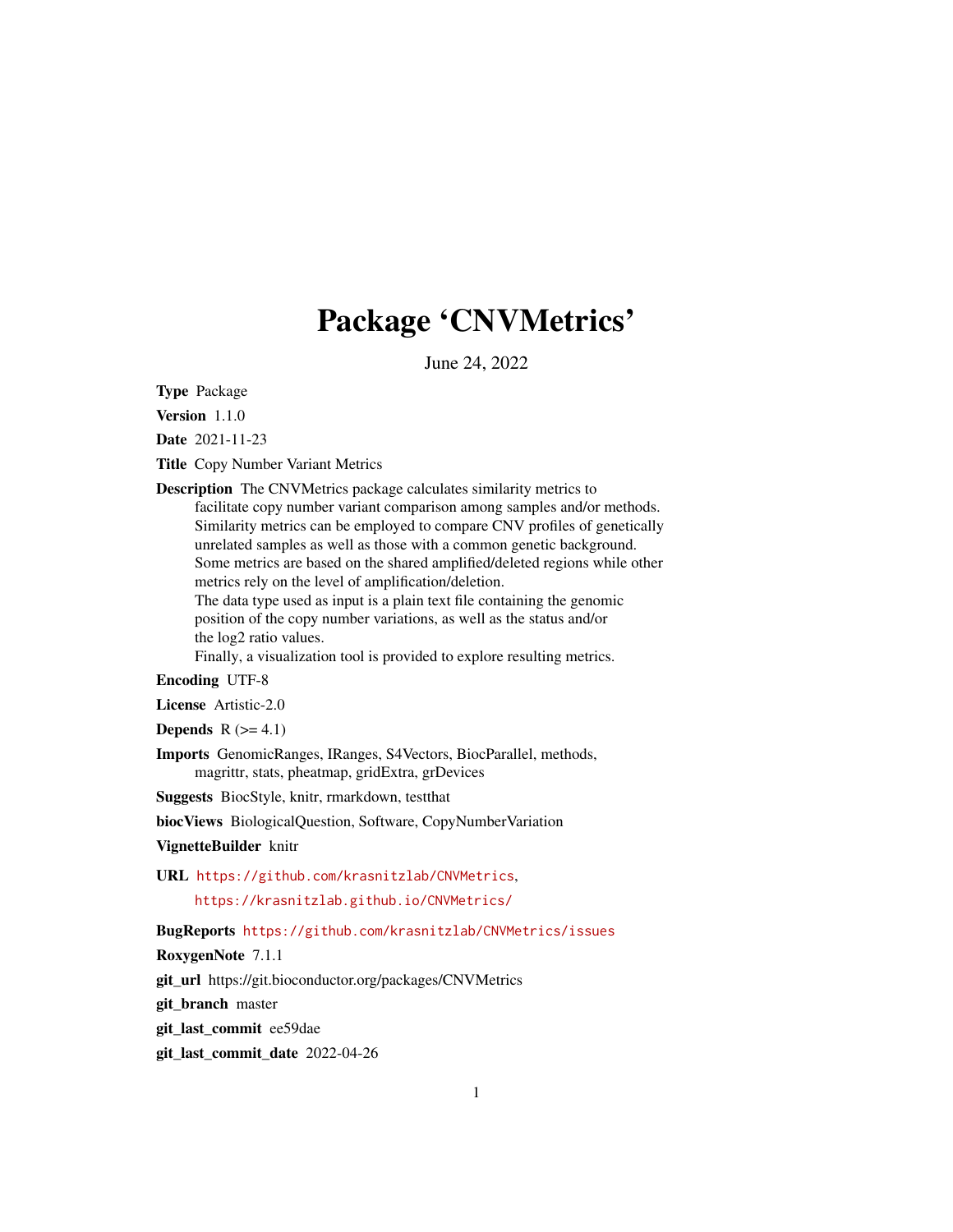#### Date/Publication 2022-06-24

```
Author Astrid Deschênes [aut, cre] (<https://orcid.org/0000-0001-7846-6749>),
     Pascal Belleau [aut] (<https://orcid.org/0000-0002-0802-1071>),
     David A. Tuveson [aut],
     Alexander Krasnitz [aut]
```
Maintainer Astrid Deschênes <adeschen@hotmail.com>

### R topics documented:

| Index |  |
|-------|--|

CNVMetrics-package *CNVMetrics: Copy number variant metrics*

#### **Description**

The CNVMetrics package calculates similarity metrics to facilitate copy number variant comparison among samples and/or methods. Similarity metrics can be employed to compare CNV profiles of genetically unrelated samples as well as those with a common genetic background. Some metrics are based on the shared amplified/deleted regions while other metrics rely on the level of amplification/deletion. The data type used as input is a plain text file containing the genomic position of the copy number variations, as well as the status and/or the log2 ratio values. Finally, a visualization tool is provided to explore resulting metrics.

#### Author(s)

Astrid Deschênes, Pascal Belleau, David A. Tuveson and Alexander Krasnitz Maintainer: Astrid Deschênes <adeschen@hotmail.com>

#### See Also

- [calculateOverlapMetric](#page-4-1) for calculating metric using overlapping amplified/deleted regions
- [calculateLog2ratioMetric](#page-2-1) for calculating metric using log2ratio values
- [plotMetric](#page-7-1) for plotting metrics

<span id="page-1-0"></span>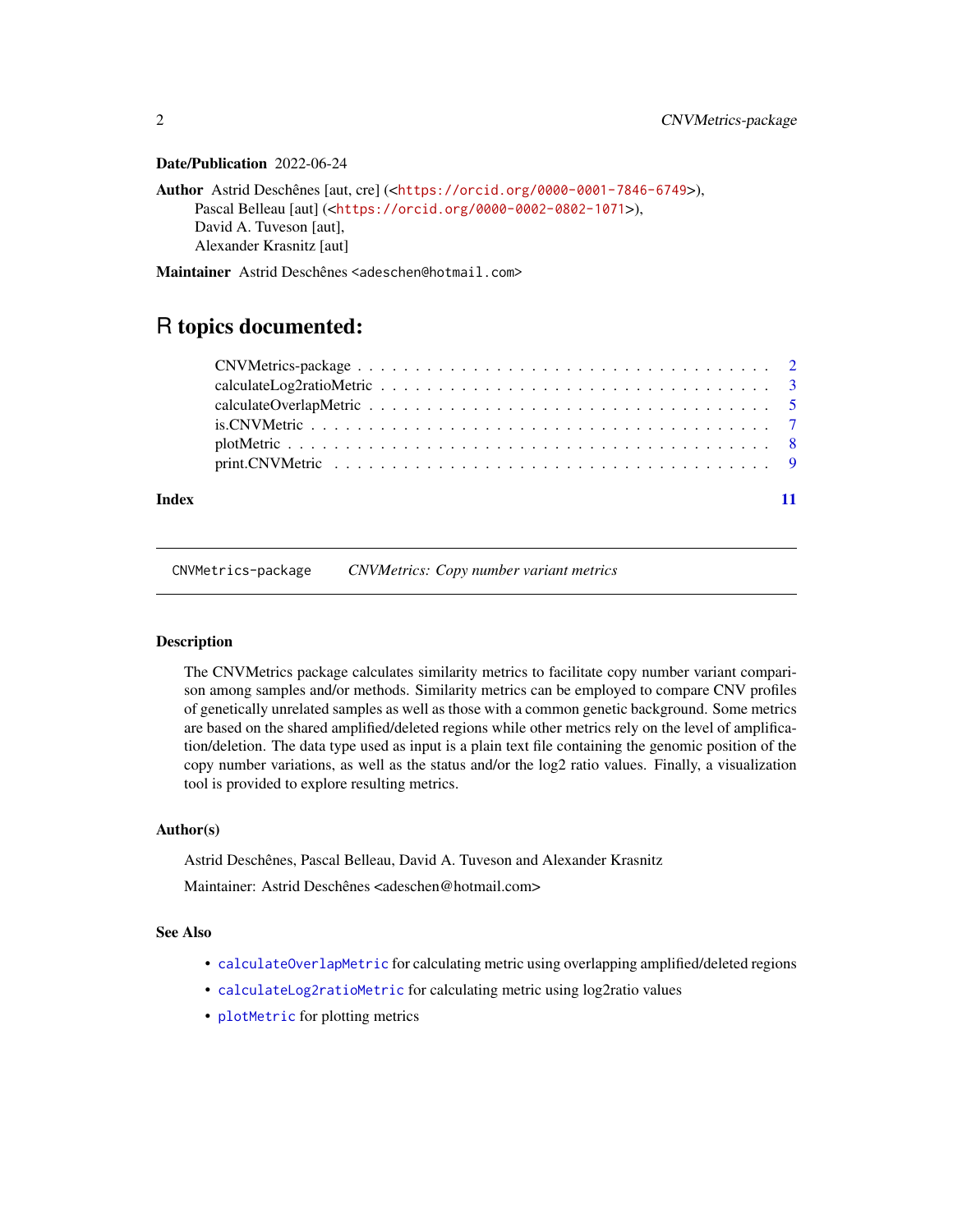#### <span id="page-2-1"></span><span id="page-2-0"></span>calculateLog2ratioMetric

*Calculate metric using overlapping amplified/deleted regions*

#### Description

Calculate a specific metric using overlapping amplified/deleted regions between to samples. The metric is calculated for the amplified and deleted regions separately. When more than 2 samples are present, the metric is calculated for each sample pair.

#### Usage

```
calculateLog2ratioMetric(
  segmentData,
  method = c("weightedEuclideanDistance"),
 minThreshold = 0.2,
  excludedRegions = NULL,
  nJobs = 1)
```
#### Arguments

| segmentData     | a GRangesList that contains a collection of genomic ranges representing copy<br>number events, including amplified/deleted status, from at least 2 samples. All<br>samples must have a metadata column called 'log2ratio' with the log2ratio<br>values. |  |  |
|-----------------|---------------------------------------------------------------------------------------------------------------------------------------------------------------------------------------------------------------------------------------------------------|--|--|
| method          | a character string representing the metric to be used. This should be (an<br>unambiguous abbreviation of) one of "weightedEuclideanDistance". Default:<br>"weightedEuclideanDistance".                                                                  |  |  |
| minThreshold    | a single positive numeric setting the minimum value to consider two segments<br>as different during the metric calculation. If the absolute difference is below or<br>equal to threshold, the difference will be replaced by zero. Default: 0.2.        |  |  |
| excludedRegions |                                                                                                                                                                                                                                                         |  |  |
|                 | an optional GRanges containing the regions that have to be excluded for the<br>metric calculation. Default: NULL.                                                                                                                                       |  |  |
| nJobs           | a single positive integer specifying the number of worker jobs to create in case<br>of distributed computation. Default: 1 and always 1 for Windows.                                                                                                    |  |  |

#### Details

The weighted euclidean distance is  $(\sum((x_i - y_i)^2 * log(nbrBases_i))^{0.5}$  where x and y are the values of 2 samples for a specific segment i and nbrBases the number of bases of the segment i.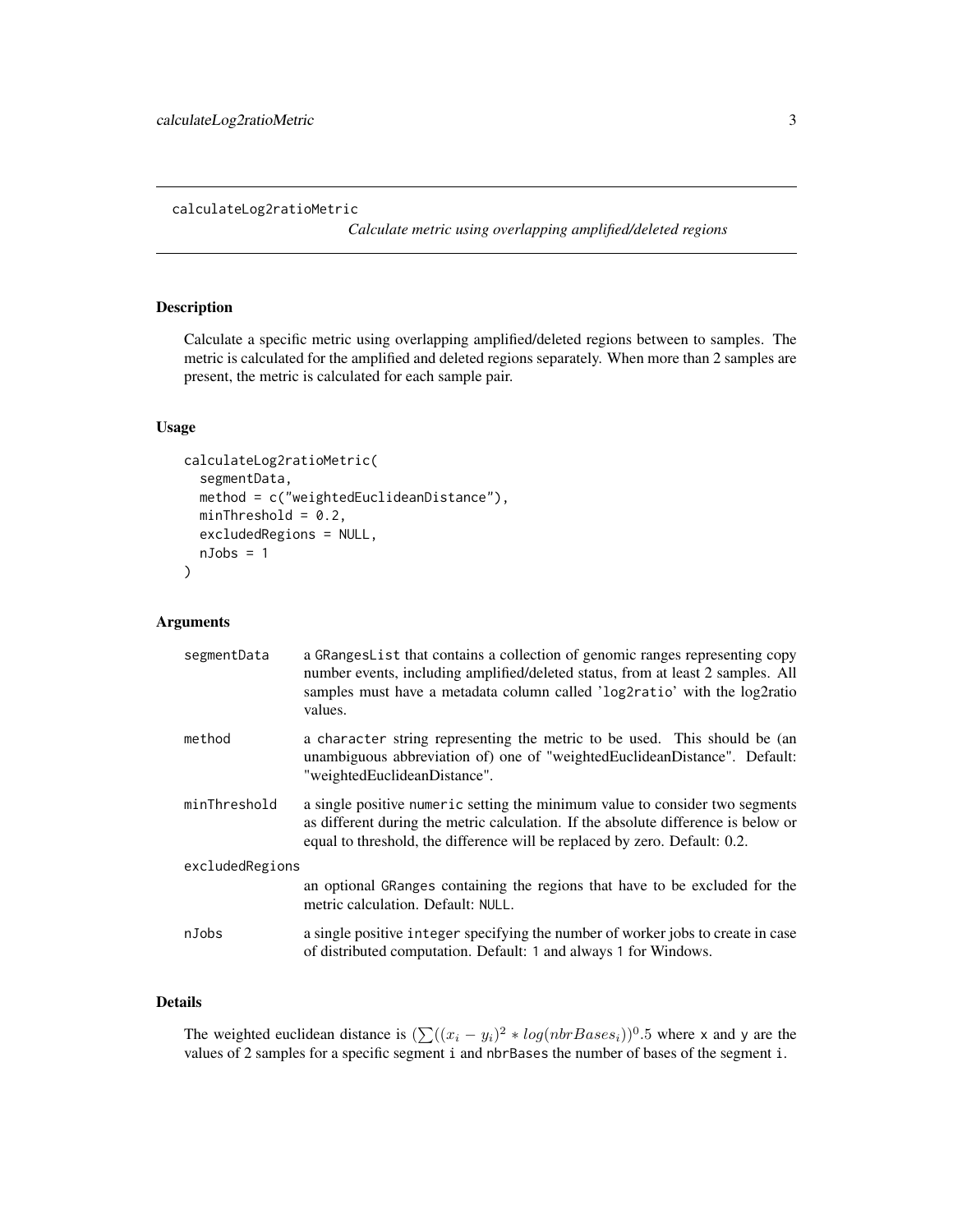an object of class "CNVMetric" which contains the calculated metric. This object is a list with the following components:

• LOG2RATIO a lower-triangular matrix with the results of the selected metric on the log2ratio values for each paired samples. The value NA is present when the metric cannot be calculated. The value NA is also present in the top-triangular section, as well as the diagonal, of the matrix.

The object has the following attributes (besides "class" equal to "CNVMetric"):

- metric the metric used for the calculation.
- names the names of the two matrix containing the metrics for the amplified and deleted regions.

#### Author(s)

Astrid Deschênes, Pascal Belleau

#### Examples

```
## Load required package to generate the samples
require(GenomicRanges)
## Create a GRangesList object with 3 samples
## The stand of the regions doesn't affect the calculation of the metric
demo <- GRangesList()
demo[["sample01"]] <- GRanges(seqnames="chr1",
    ranges=IRanges(start=c(1905048, 4554832, 31686841),
    end=c(2004603, 4577608, 31695808)), strand="*",
    log2ratio=c(2.5555, 1.9932, -0.9999))
demo[["sample02"]] <- GRanges(seqnames="chr1",
    ranges=IRanges(start=c(1995066, 31611222, 31690000),
    end=c(2204505, 31689898, 31895666)), strand=c("-", "+", "+"),
    log2ratio=c(0.3422, 0.5454, -1.4444))
## The amplified region in sample03 is a subset of the amplified regions
## in sample01
demo[["sample03"]] <- GRanges(seqnames="chr1",
    ranges=IRanges(start=c(1906069, 4558838),
    end=c(1909505, 4570601)), strand="*",
    log2ratio=c(3.2222, -1.3232))
## Calculating Sorensen metric
calculateLog2ratioMetric(demo, method="weightedEuclideanDistance", nJobs=1)
```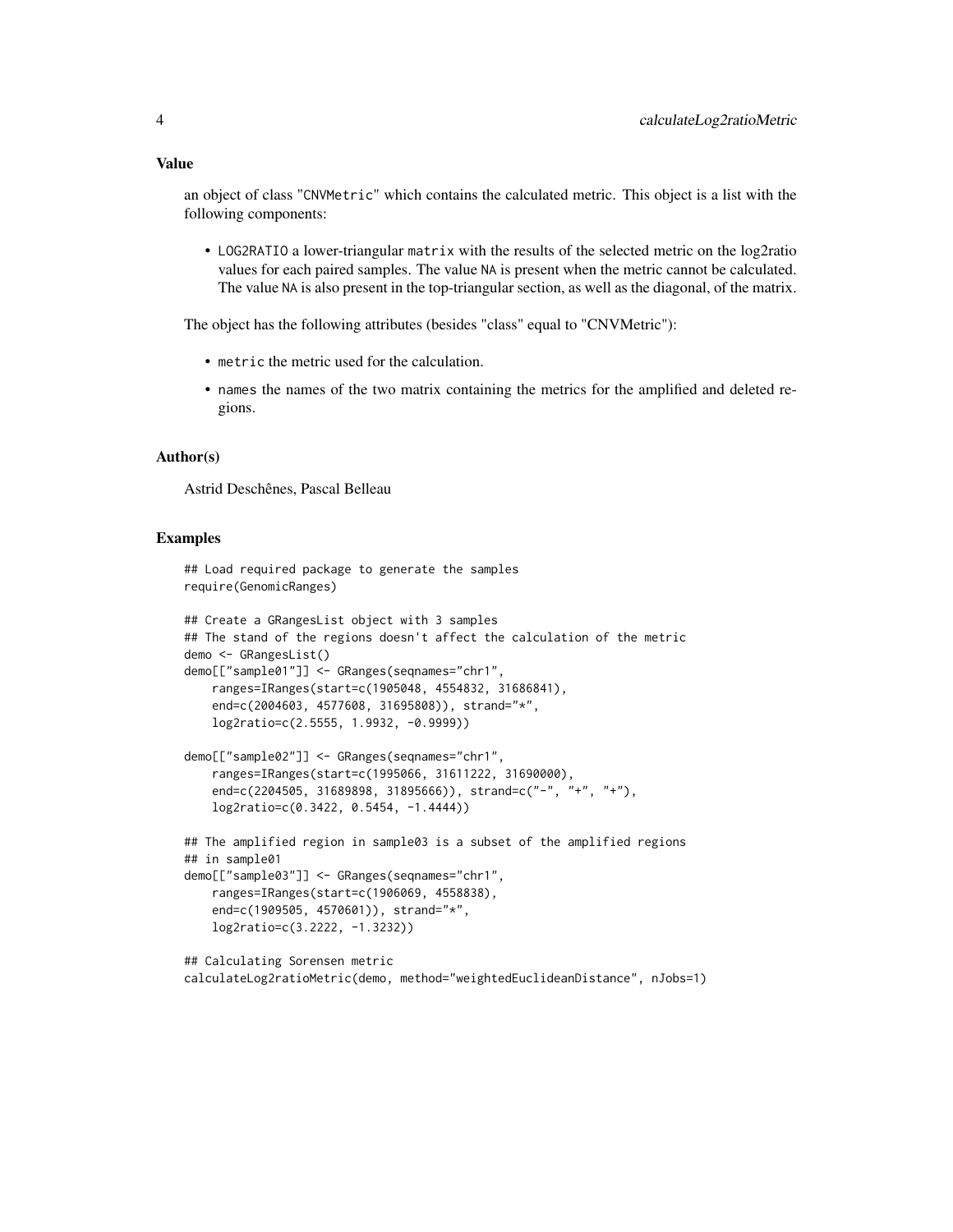<span id="page-4-1"></span><span id="page-4-0"></span>calculateOverlapMetric

*Calculate metric using overlapping amplified/deleted regions*

#### **Description**

Calculate a specific metric using overlapping regions of specific state between to samples. The metric is calculated for each state separately. When more than 2 samples are present, the metric is calculated for each sample pair. By default, the function is calculating metrics for the AMPLIFI-CATION and DELETION states. However, the user can specify the list of states to be analyzed.

#### Usage

```
calculateOverlapMetric(
  segmentData,
  states = c("AMPLIFICATION", "DELETION"),
 method = c("sorensen", "szymkiewicz", "jaccard"),
 nJobs = 1)
```
#### Arguments

| segmentData | a GRangesList that contains a collection of genomic ranges representing copy<br>number events, including amplified/deleted status, from at least 2 samples. All<br>samples must have a metadata column called 'state' with a state, in an charac-<br>ter string format, specified for each region (ex: DELETION, LOH, AMPLIFI-<br>CATION, NEUTRAL, etc.). |
|-------------|-----------------------------------------------------------------------------------------------------------------------------------------------------------------------------------------------------------------------------------------------------------------------------------------------------------------------------------------------------------|
| states      | a vector of character string with at least one entry. The strings are represent-<br>ing the states that will be analyzed. Default: c('AMPLIFICATION', 'DELETION').                                                                                                                                                                                        |
| method      | a character string representing the metric to be used. This should be (an un-<br>ambiguous abbreviation of) one of "sorensen", "szymkiewicz" or "jaccard". De-<br>fault: "sorensen".                                                                                                                                                                      |
| nJobs       | a single positive integer specifying the number of worker jobs to create in case<br>of distributed computation. Default: 1 and always 1 for Windows.                                                                                                                                                                                                      |

#### Details

The two methods each estimate the overlap between paired samples. They use different metrics, all in the range [0, 1] with 0 indicating no overlap. The NA is used when the metric cannot be calculated.

The available metrics are (written for two GRanges):

sorensen:

This metric is calculated by dividing twice the size of the intersection by the sum of the size of the two sets. With this metric, an overlap metric value of 1 is only obtained when the two samples are identical.

szymkiewicz: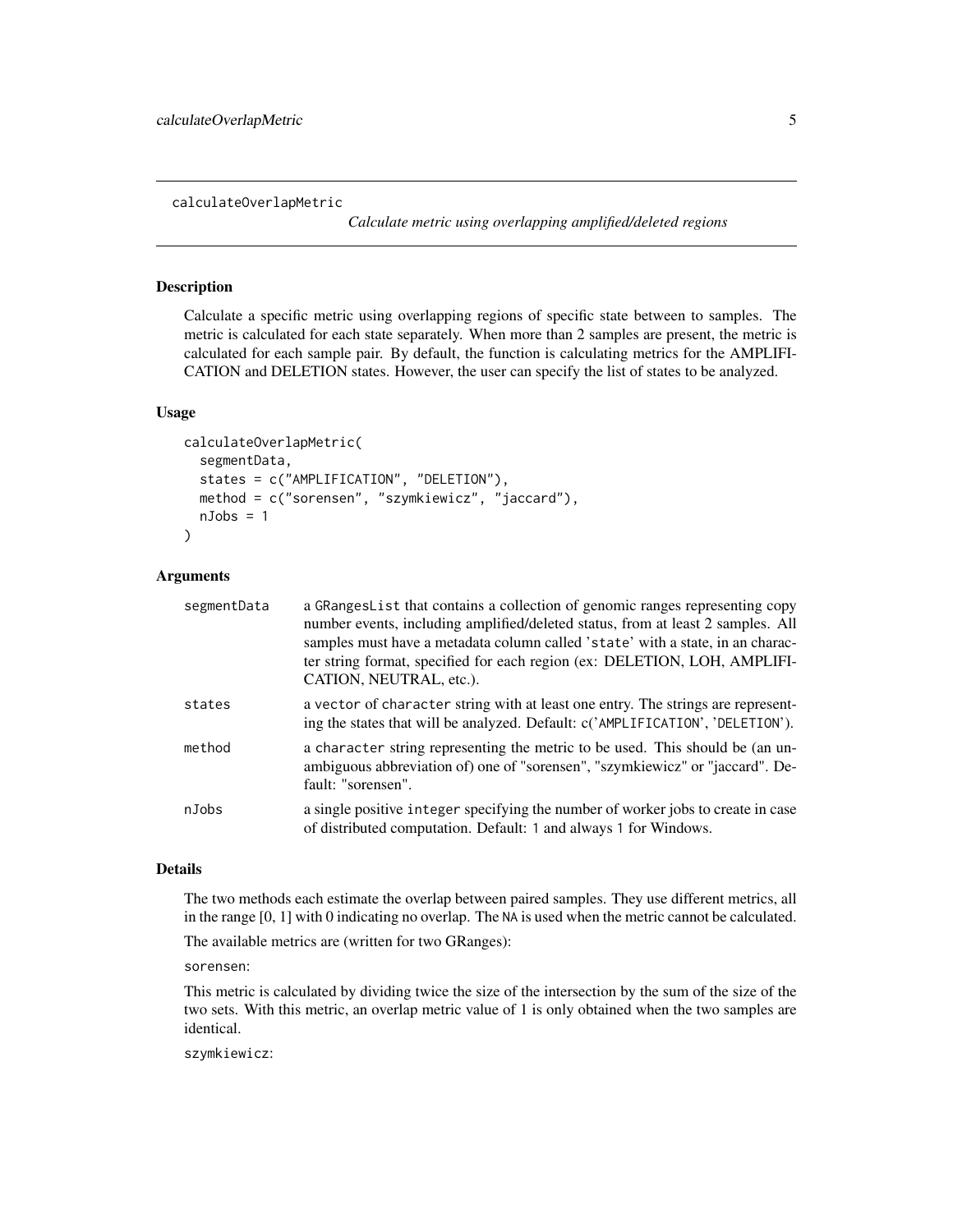This metric is calculated by dividing the size of the intersection by the size of the smallest set. With this metric, if one set is a subset of the other set, the overlap metric value is 1.

jaccard:

This metric is calculated by dividing the size of the intersection by the size of the union of the two sets. With this metric, an overlap metric value of 1 is only obtained when the two samples are identical.

#### Value

an object of class "CNVMetric" which contains the calculated metric. This object is a list where each entry corresponds to one state specified in the 'states' parameter. Each entry is a matrix:

• state a lower-triangular matrix with the results of the selected metric on the amplified regions for each paired samples. The value NA is present when the metric cannot be calculated. The value NA is also present in the top-triangular section, as well as the diagonal, of the matrix.

The object has the following attributes (besides "class" equal to "CNVMetric"):

- metric the metric used for the calculation.
- names the names of the two matrix containing the metrics for the amplified and deleted regions.

#### Author(s)

Astrid Deschênes, Pascal Belleau

#### References

Sørensen, Thorvald. n.d. "A Method of Establishing Groups of Equal Amplitude in Plant Sociology Based on Similarity of Species and Its Application to Analyses of the Vegetation on Danish Commons." Biologiske Skrifter, no. 5: 1–34.

Vijaymeena, M. K, and Kavitha K. 2016. "A Survey on Similarity Measures in Text Mining." Machine Learning and Applications: An International Journal 3 (1): 19–28. doi: [https://doi.](https://doi.org/10.5121/mlaij.2016.3103) [org/10.5121/mlaij.2016.3103](https://doi.org/10.5121/mlaij.2016.3103)

Jaccard, P. (1912), The Distribution of the Flora in the Alpine Zone. New Phytologist, 11: 37-50. doi: <https://doi.org/10.1111/j.1469-8137.1912.tb05611.x>

#### Examples

## Load required package to generate the samples require(GenomicRanges)

```
## Create a GRangesList object with 3 samples
## The stand of the regions doesn't affect the calculation of the metric
demo <- GRangesList()
demo[["sample01"]] <- GRanges(seqnames="chr1",
   ranges=IRanges(start=c(1905048, 4554832, 31686841, 32686222),
   end=c(2004603, 4577608, 31695808, 32689222)), strand="*",
   state=c("AMPLIFICATION", "AMPLIFICATION", "DELETION", "LOH"))
```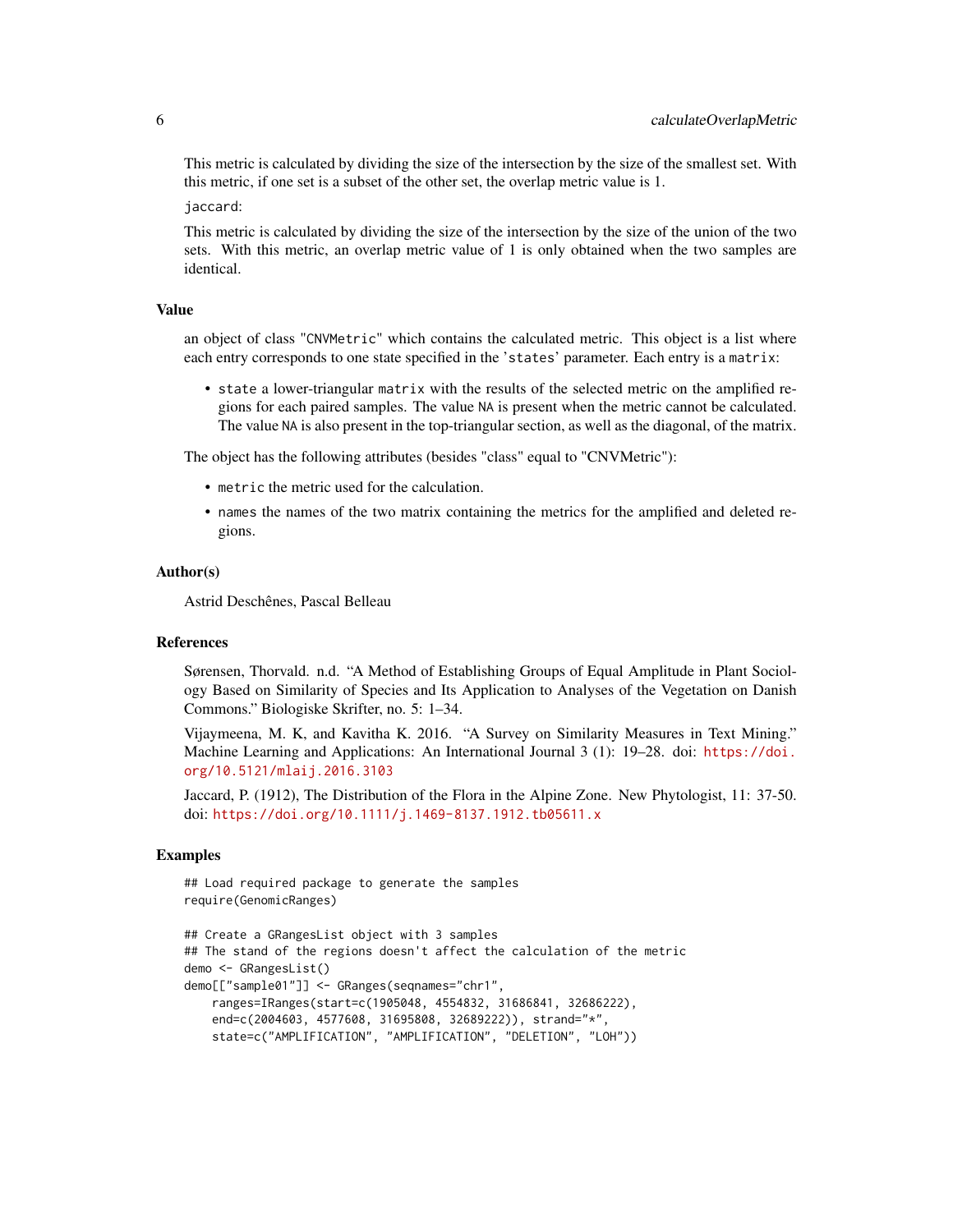#### <span id="page-6-0"></span>is.CNVMetric 7

```
demo[["sample02"]] <- GRanges(seqnames="chr1",
    ranges=IRanges(start=c(1995066, 31611222, 31690000, 32006222),
    end=c(2204505, 31689898, 31895666, 32789233)),
    strand=c("-", "+", "+", "+"),
    state=c("AMPLIFICATION", "AMPLIFICATION", "DELETION", "LOH"))
## The amplified region in sample03 is a subset of the amplified regions
## in sample01
demo[["sample03"]] <- GRanges(seqnames="chr1",
   ranges=IRanges(start=c(1906069, 4558838),
   end=c(1909505, 4570601)), strand="*",
   state=c("AMPLIFICATION", "DELETION"))
## Calculating Sorensen metric for both AMPLIFICATION and DELETION
calculateOverlapMetric(demo, method="sorensen", nJobs=1)
## Calculating Szymkiewicz-Simpson metric on AMPLIFICATION only
calculateOverlapMetric(demo, states="AMPLIFICATION", method="szymkiewicz",
   nJobs=1)
## Calculating Jaccard metric on LOH only
calculateOverlapMetric(demo, states="LOH", method="jaccard", nJobs=1)
```
is.CNVMetric *Is an object of class* CNVMetric

#### Description

Functions to test inheritance relationships between an object and class CNVMetric.

#### Usage

## S3 method for class 'CNVMetric'  $is(x, \ldots)$ 

#### Arguments

|          | an object.                                         |
|----------|----------------------------------------------------|
| $\cdots$ | further arguments passed to or from other methods. |

#### Value

a logical.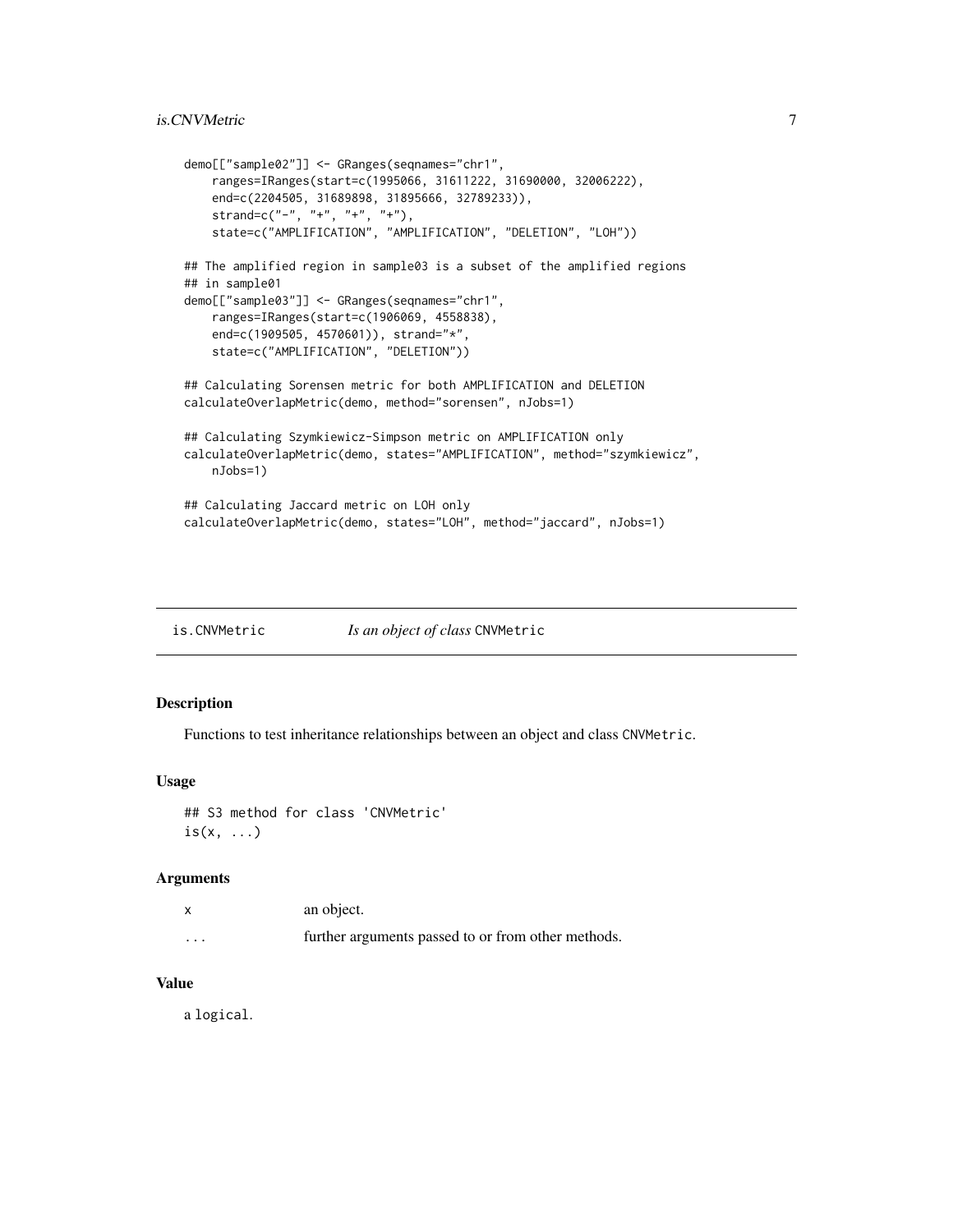#### Description

Plot one heatmap (or two heatmaps) of the metrics present in a CNVMetric object. For the overlapping metrics, the user can select to print the heatmap related to amplified or deleted regions or both. The NA values present in the metric matrix are transformed into zero for the creation of the heatmap.

#### Usage

```
plotMetric(
 metric,
  type = "ALL",
  colorRange = c(c("white", "darkblue")),
  show_colnames = FALSE,
  silent = TRUE,
  ...
)
```
#### Arguments

| metric        | a CNVMetric object containing the metrics calculated by calculateOverlapMetric<br>or by calculateLog2ratioMetric.                                                                                                                              |
|---------------|------------------------------------------------------------------------------------------------------------------------------------------------------------------------------------------------------------------------------------------------|
| type          | a single character string indicating which graph to generate. This should be a<br>type present in the CNVMetric object or "ALL". This is useful for the overlapping<br>metrics that have multiple types specified by the user. Default: "ALL". |
| colorRange    | a vector of 2 character string representing the 2 colors that will be assigned<br>to the lowest $(0)$ and highest value $(1)$ in the heatmap. Default: $c("white",$<br>"darkblue").                                                            |
| show_colnames | a boolean specifying if column names are be shown. Default: FALSE.                                                                                                                                                                             |
| silent        | a boolean specifying if the plot should not be drawn. Default: TRUE.                                                                                                                                                                           |
| .             | further arguments passed to pheatmap:: pheatmap() method. Beware that the<br>filename argument cannot be used when type is "ALL".                                                                                                              |

#### Value

a gtable object containing the heatmap(s) of the specified metric(s).

#### Author(s)

Astrid Deschênes

#### See Also

The default method [pheatmap::pheatmap\(\)](#page-0-0).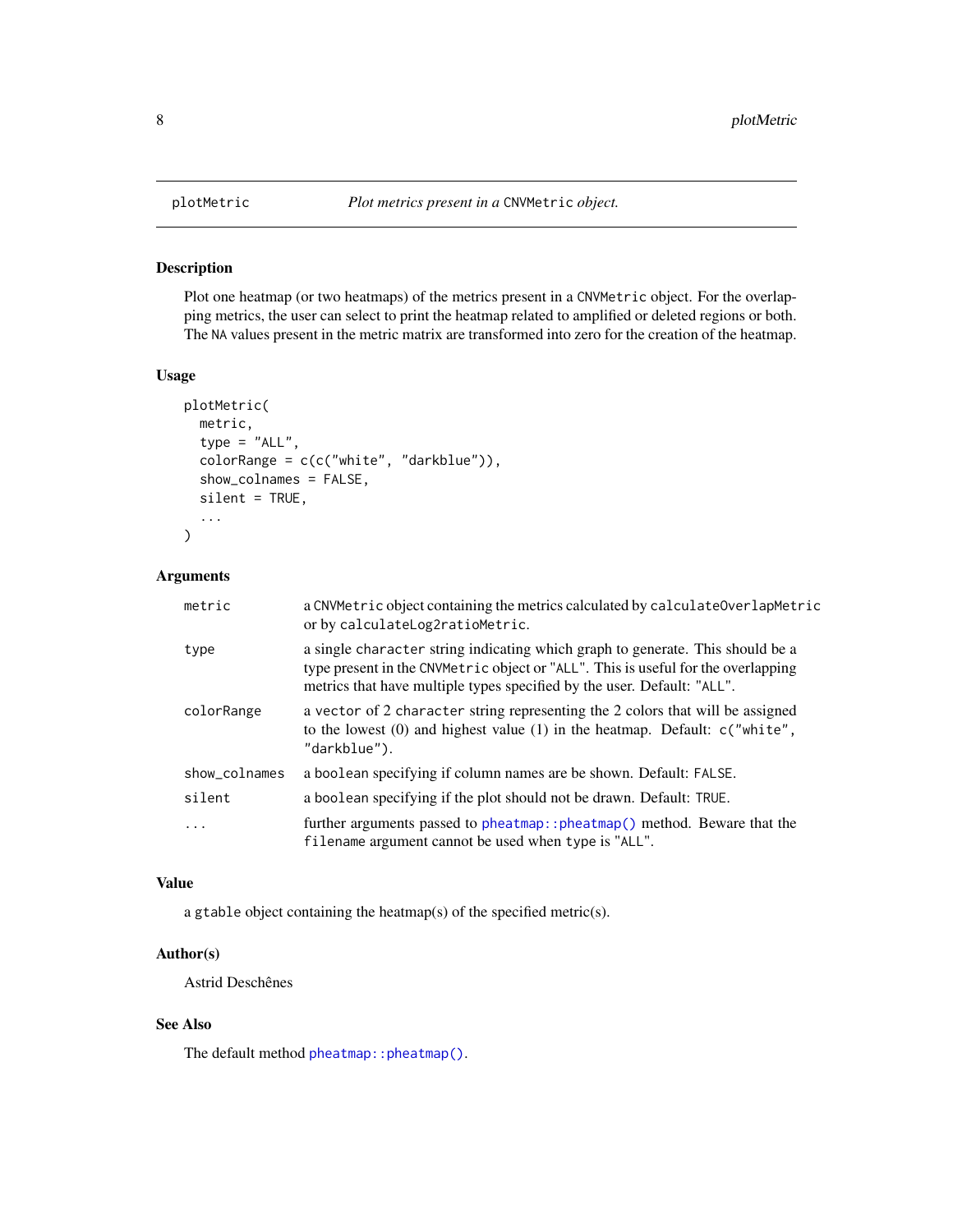#### <span id="page-8-0"></span>print.CNVMetric 9

#### Examples

```
## Load required package to generate the samples
require(GenomicRanges)
## Create a GRangesList object with 3 samples
## The stand of the regions doesn't affect the calculation of the metric
demo <- GRangesList()
demo[["sample01"]] <- GRanges(seqnames="chr1",
    ranges=IRanges(start=c(1905048, 4554832, 31686841),
    end=c(2004603, 4577608, 31695808)), strand="*",
    state=c("AMPLIFICATION", "AMPLIFICATION", "DELETION"))
demo[["sample02"]] <- GRanges(seqnames="chr1",
    ranges=IRanges(start=c(1995066, 31611222, 31690000),
    end=c(2204505, 31689898, 31895666)), strand=c("-", "+", "+"),
    state=c("AMPLIFICATION", "AMPLIFICATION", "DELETION"))
## The amplified region in sample03 is a subset of the amplified regions
## in sample01
demo[["sample03"]] <- GRanges(seqnames="chr1",
    ranges=IRanges(start=c(1906069, 4558838),
    end=c(1909505, 4570601)), strand="*",
    state=c("AMPLIFICATION", "DELETION"))
## Calculating Sorensen metric
metric <- calculateOverlapMetric(demo, method="sorensen")
## Plot both amplification and deletion metrics
plotMetric(metric, type="ALL")
## Extra parameters, used by pheatmap(), can also be passed to the function
## Here, we have the metric values print to the cell while the
## row names and column names are removed
plotMetric(metric, type="DELETION", show_rownames=FALSE,
    show_colnames=FALSE, main="deletion", display_numbers=TRUE,
    number_format="%.2f")
```
print.CNVMetric *Print CNVMetric object*

#### Description

Print a CNVMetric object and returns it invisibly.

#### Usage

```
## S3 method for class 'CNVMetric'
print(x, \ldots)
```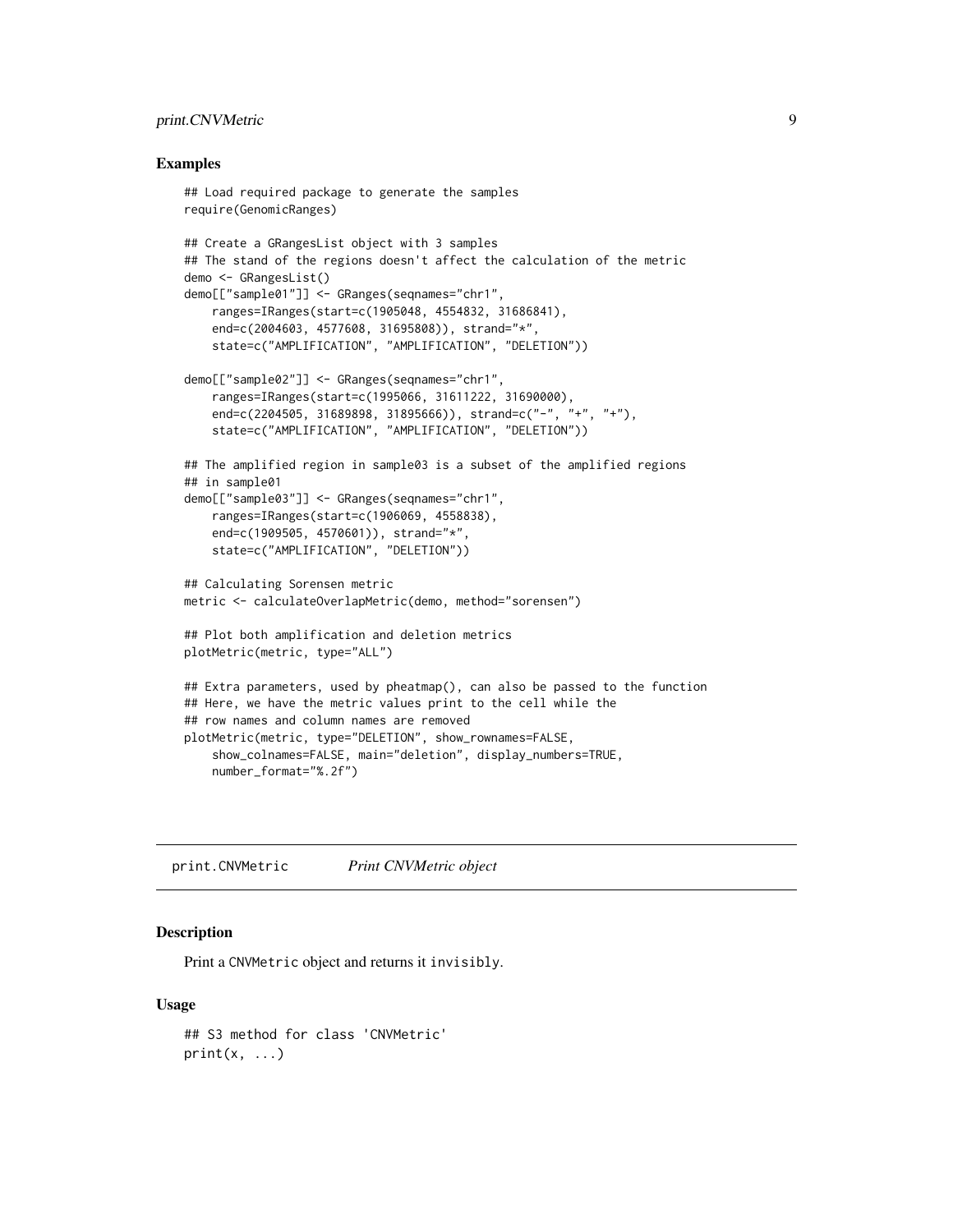#### <span id="page-9-0"></span>Arguments

|          | the output object from calculateOverlapRegionsMetric function to be printed. |
|----------|------------------------------------------------------------------------------|
| $\cdots$ | further arguments passed to or from other methods.                           |

#### Value

the argument x.

#### See Also

The default method [print.default](#page-0-0).